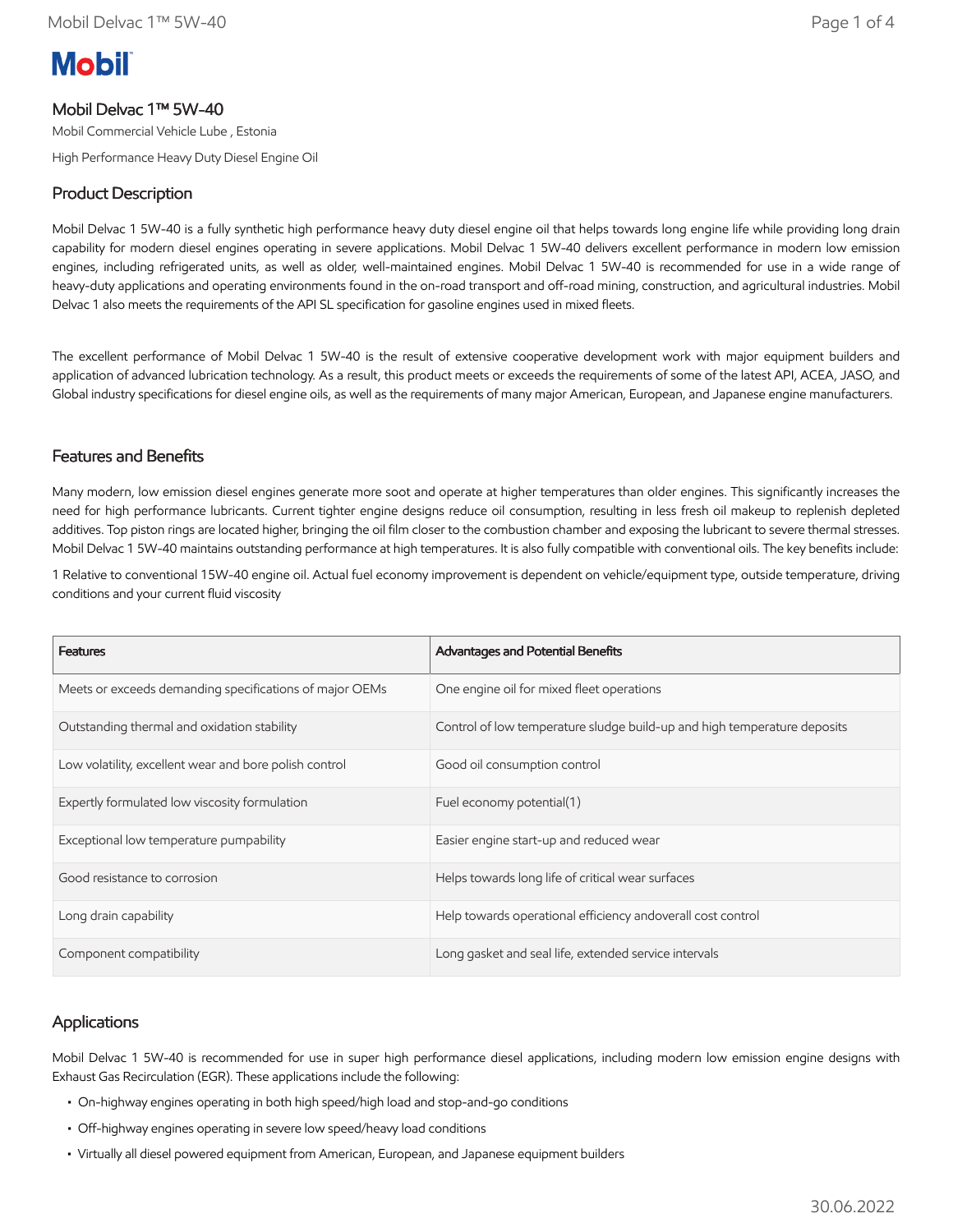• Refrigeration units

# Specifications and Approvals

| This product has the following approvals: |
|-------------------------------------------|
| Detroit Fluids Specification 93K214       |
| MB-Approval 228.5                         |
| VOLVO VDS-2                               |

| This product is recommended for use in applications requiring: |
|----------------------------------------------------------------|
| API CG-4                                                       |
| API CF-4                                                       |
| API CF                                                         |
| <b>CATERPILLAR ECF-1-a</b>                                     |
| Cummins CES 20072                                              |
| Cummins CES 20071                                              |
| <b>CUMMINS CES 20075</b>                                       |

| This product meets or exceeds the requirements of: |
|----------------------------------------------------|
| API CI-4 PLUS                                      |
| API CI-4                                           |
| API CH-4                                           |
| API SL                                             |
| API SJ                                             |
| Cummins CES 20078                                  |
| Cummins CES 20077                                  |
| Cummins CES 20076                                  |
| Ford WSS-M2C171-D                                  |
| GLOBAL DHD-1                                       |
| RENAULT TRUCKS RXD                                 |
| ACEA E4                                            |
| ACEA E7                                            |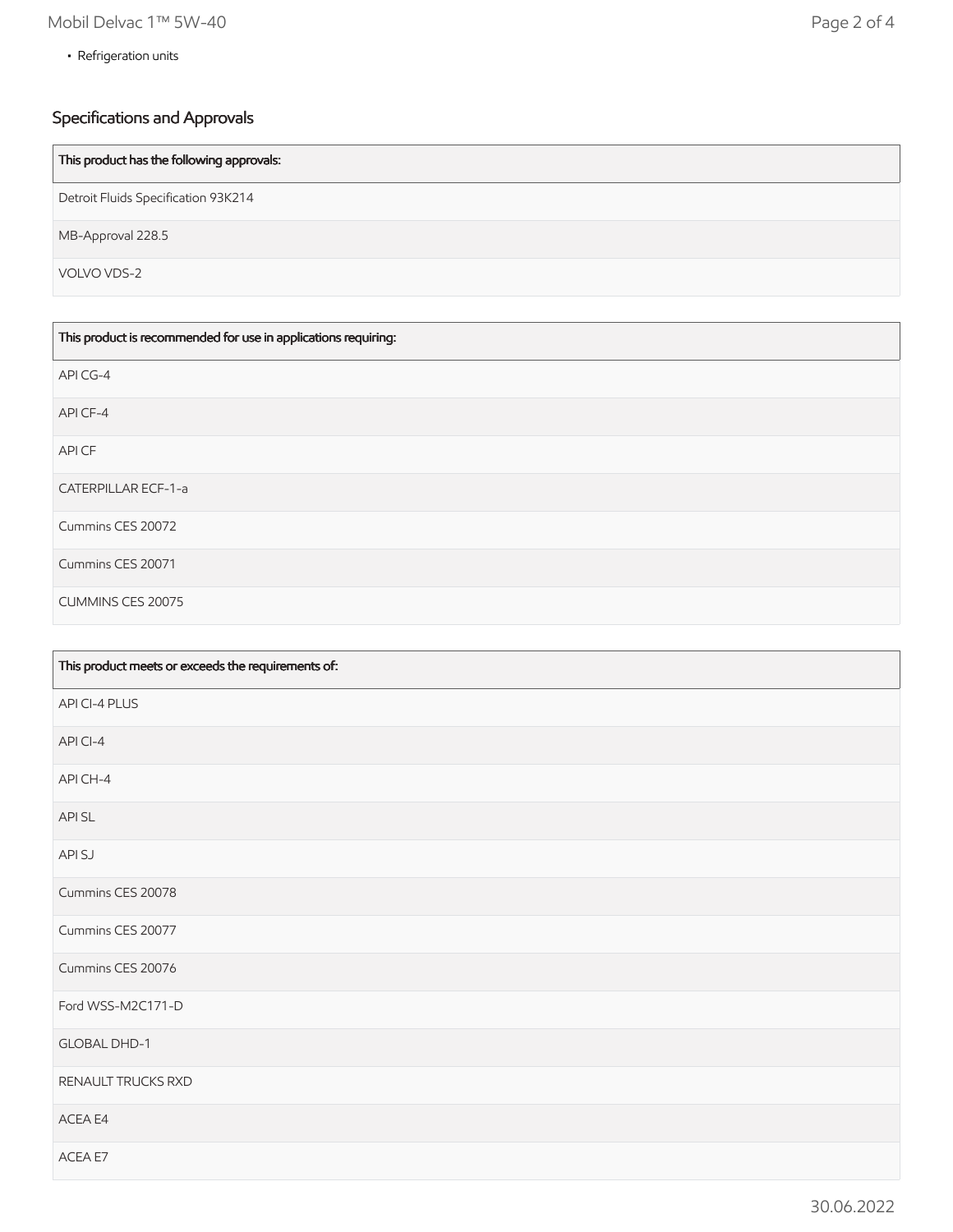| This product meets or exceeds the requirements of: |
|----------------------------------------------------|
| VOLVO VDS-3                                        |
| <b>RENAULT TRUCKS RLD-2</b>                        |
| Mack EO-N                                          |

#### Properties and Specifications

| Property                                      |                  |
|-----------------------------------------------|------------------|
| Grade                                         | <b>SAE 5W-40</b> |
| Ash, Sulfated, mass%, ASTM D874               | 1.35             |
| Density @ 15 C, kg/l, ASTM D4052              | 0.854            |
| Flash Point, Cleveland Open Cup, °C, ASTM D92 | 226              |
| Kinematic Viscosity @ 100 C, mm2/s, ASTM D445 | 14.8             |
| Kinematic Viscosity @ 40 C, mm2/s, ASTM D445  | 102              |
| Pour Point, °C, ASTM D97                      | $-45$            |
| Total Base Number, mgKOH/g, ASTM D2896        | 12               |
| Viscosity Index, ASTM D2270                   | 151              |

### Health and safety

Health and Safety recommendations for this product can be found on the Material Safety Data Sheet (MSDS) @ [http://www.msds.exxonmobil.com](http://www.msds.exxonmobil.com/psims/psims.aspx) /psims/psims.aspx

All trademarks used herein are trademarks or registered trademarks of Exxon Mobil Corporation or one of its subsidiaries unless indicated otherwise.

12-2021

.

Typical Properties are typical of those obtained with normal production tolerance and do not constitute a specification. Variations that do not affect product performance are to be expected during normal manufacture and at different blending locations. The information contained herein is subject to change without notice. All products may not be available locally. For more information, contact your local ExxonMobil contact or visit [www.exxonmobil.com](http://www.exxonmobil.com/)

ExxonMobil is comprised of numerous affiliates and subsidiaries, many with names that include Esso, Mobil, or ExxonMobil. Nothing in this document is intended to override or supersede the corporate separateness of local entities. Responsibility for local action and accountability remains with the local ExxonMobil-affiliate entities.

Energy lives here™